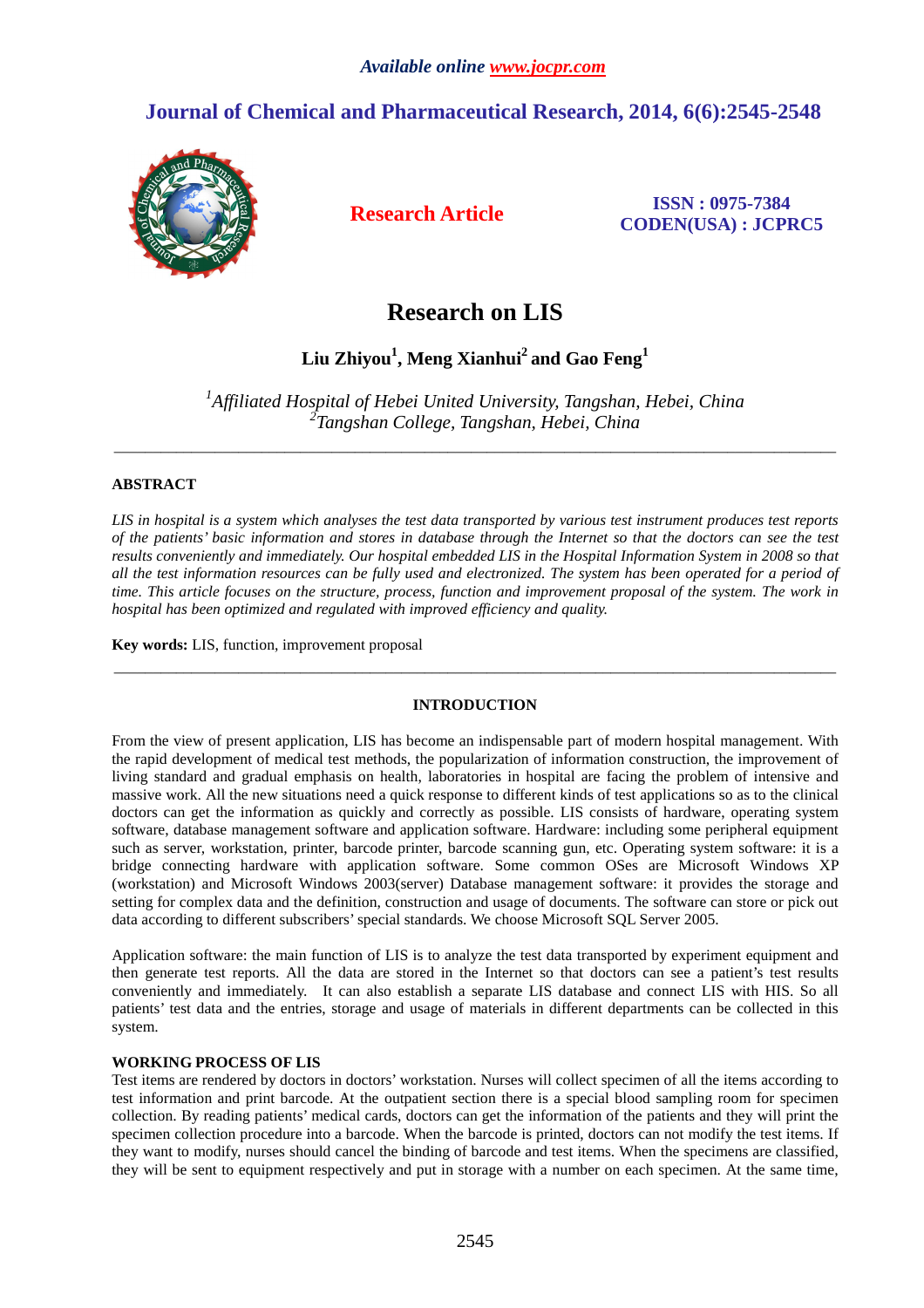the patients' information in HIS server will be called out and transported to the corresponding specimen number, then the test results will be sent back to HIS automatically. The examined reports will be sent to the doctor workstation automatically so that the doctors can check patients' test results in time. It is really timesaving for seeing a patient.

*\_\_\_\_\_\_\_\_\_\_\_\_\_\_\_\_\_\_\_\_\_\_\_\_\_\_\_\_\_\_\_\_\_\_\_\_\_\_\_\_\_\_\_\_\_\_\_\_\_\_\_\_\_\_\_\_\_\_\_\_\_\_\_\_\_\_\_\_\_\_\_\_\_\_\_\_\_\_*



**Figure 1: the procedure of outpatients' seeing a doctored** 



**Figure 2: the procedure of inpatients' seeing a doctor** 

### **THE FUNCTION OF LIS**

#### *Specimen examination*

a. register of specimen's information

b. combination of one patient's data with different equipment

c. browsing of all the specimen's information

d. reflection of one patient's testing information during a certain period of time

e. the system will give a sign when there is a big difference between two testing results of one patient in the same testing recently

f. there can be any addition, modification, delete and analysis toward testing items

g. there can be plenty of input, modification and delete

h. getting data from equipment automated or manually and sending the confirmed reports to the corresponding department

i. setting of condition and examine accordingly, such as presetting of abnormal high or low level of serum potassium, glycolic for a reminding

j. setting template and process manual items conveniently

k. examination of charging condition

#### *Specimen's Information*

It can input or get patient's basic information from hospital information system. It can also add, modify, copy or remove such information.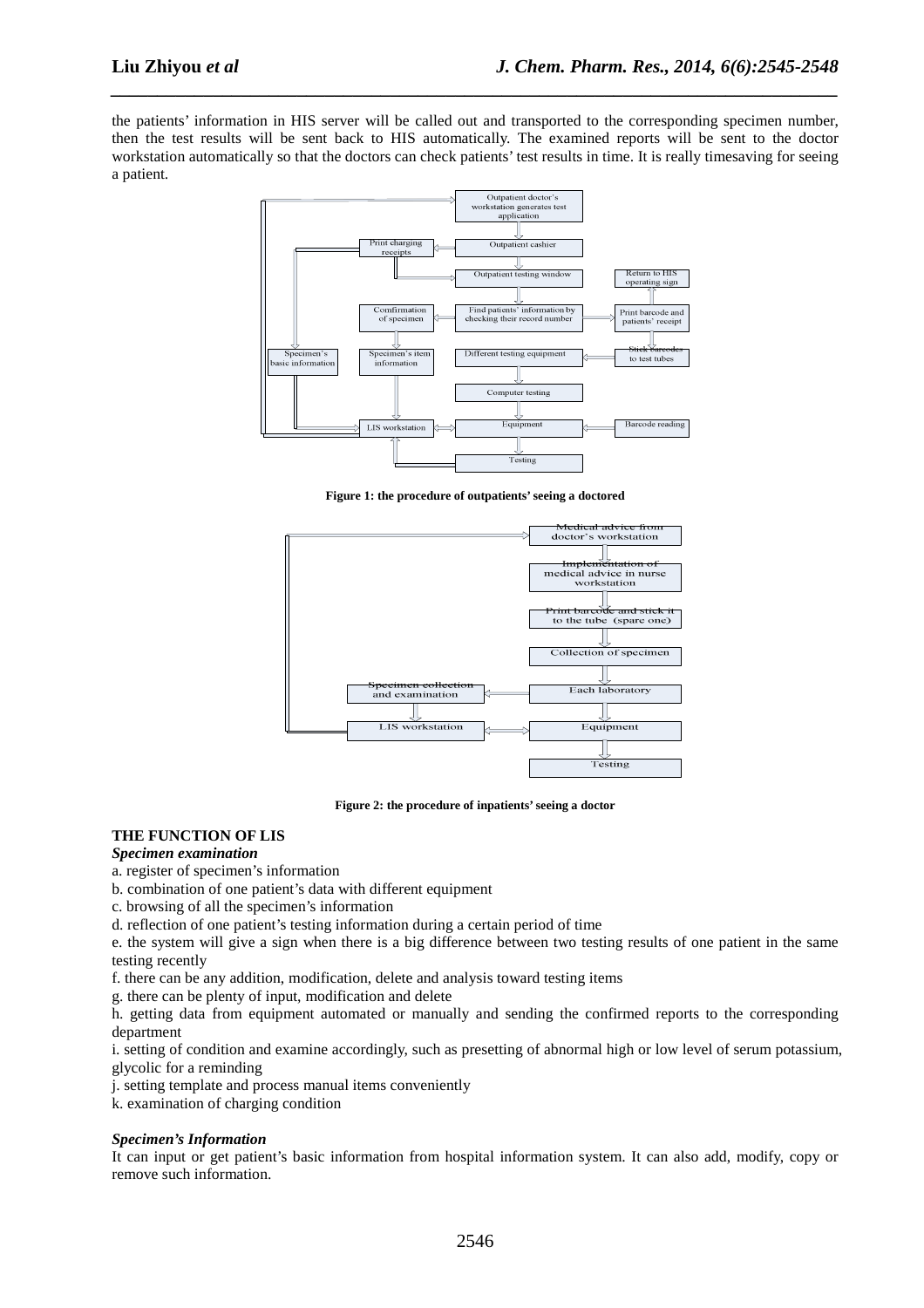#### *Browsing of Specimen*

It can browse, examine or print basic information, item information or examination information in great quantity. It can also browse all the specimen's testing item in the form of data list or graphs.

*\_\_\_\_\_\_\_\_\_\_\_\_\_\_\_\_\_\_\_\_\_\_\_\_\_\_\_\_\_\_\_\_\_\_\_\_\_\_\_\_\_\_\_\_\_\_\_\_\_\_\_\_\_\_\_\_\_\_\_\_\_\_\_\_\_\_\_\_\_\_\_\_\_\_\_\_\_\_*

#### *Printing of Reports*

Testing reports can be printed in large quantity and different sections

#### *Searching*

It can search specimen according to random combination of specimen's basic information and look for or print specimen's detailed results.

#### *Item Analysis:*

It can analyze item condition in a certain time according to different categories, including maximum value, minimum value, mean value, standard deviation and coefficient of variation. It can also generate the data in data list or various graphs (histogram, etc.) and analyze them in depth.

#### *Statistics on the Statistical Work and Daily Report*

It can count up amount of work during a certain period of time according to different patients' type, department, testing item, experiment combination, submitting physicians, inspection doctor, testing department, etc. in the form of data list or various graphs. It can also output various reports in the form of document (text, spreadsheet, HTML, database, etc.) and print specimen in a summary sheet for the whole day

#### *Quality Control*

Multilevel and single level quality control can be conducted. The data can be input manually or automatically and can be counted up in various methods with printing at the same time.

It is used in receiving the specimen and generated in nurse workstation or doctor workstation. Department reads the information, such as patients' basic information, specimen type and determined items in the barcode by code reader.

#### **IMPROVEMENT PROPOSALS OF LIS**

#### *Reformation of Print Report*

The print report can be delivered at random before the reformation. The department can not restrain inspectors' personal printing and can not count up the amount of work. Since this phenomenon was spotted, there is an addition of control management to the printing module, that is, only the charged testing items can be printed out in a complete testing report. After the rigorous control on the procedure, the hospital can effectively control the evasion of charging. This reformation will save more than one million yuan of the evaded charge per year for the hospital.

#### *A Correction Information Warning of Testing Items*

Before reformation, if the doctor wanted to delete the prescribed testing list while the nurse didn't see the deleted testing application and sent it to the testing department, or the department had already tested the specimen, there would be some unnecessary waste. If the doctor knew the testing application had been done, he or she would delete the testing list and repressible a new one. But the testing results could not be transported back to the doctor workstation because the list number we transported back was inconsistent with the existed one. The terrible result was that there would be a non-applied testing item tested by the testing department while the existed one wasn't tested. In order to reduce unnecessary trouble, we design some information warning windows. If the doctors delete a prescribed testing application, there will be a warning window of the deletion about certain patient popping up automatically in nurse workstation. It reads that please delete the barcode. Even if the nurse doesn't notice the information, when the testing department scans the barcode, the system will pop up a window to remind the deleted testing item. By reformation, the difficulty of communication between doctor and testing department is solved and lots of disputation can be avoided.

#### *Flexibility of the testing reports' format*

At first the format of reports is the same because of the tidiness. But in real situation, a settled format can not meet different requirements from the inspectors. Because there are various kinds of testing reports, for example, the reference value, there are number range ones, different age or sex ones, description ones, etc. The differences between them are contrasting. If the format is settled, there will be of great convenience in using them. At the beginning, when using the LIS, there is a lot of complaint, such as small characters, so few rows in one page, large space for reference value, etc. In order to solve these problems, we design different testing report module for different character font or paragraph length (especially for the report with large quantity of descriptive testing report). We also allow users to set up their own module with flexibility in adjusting forms with mouse dragging and they can